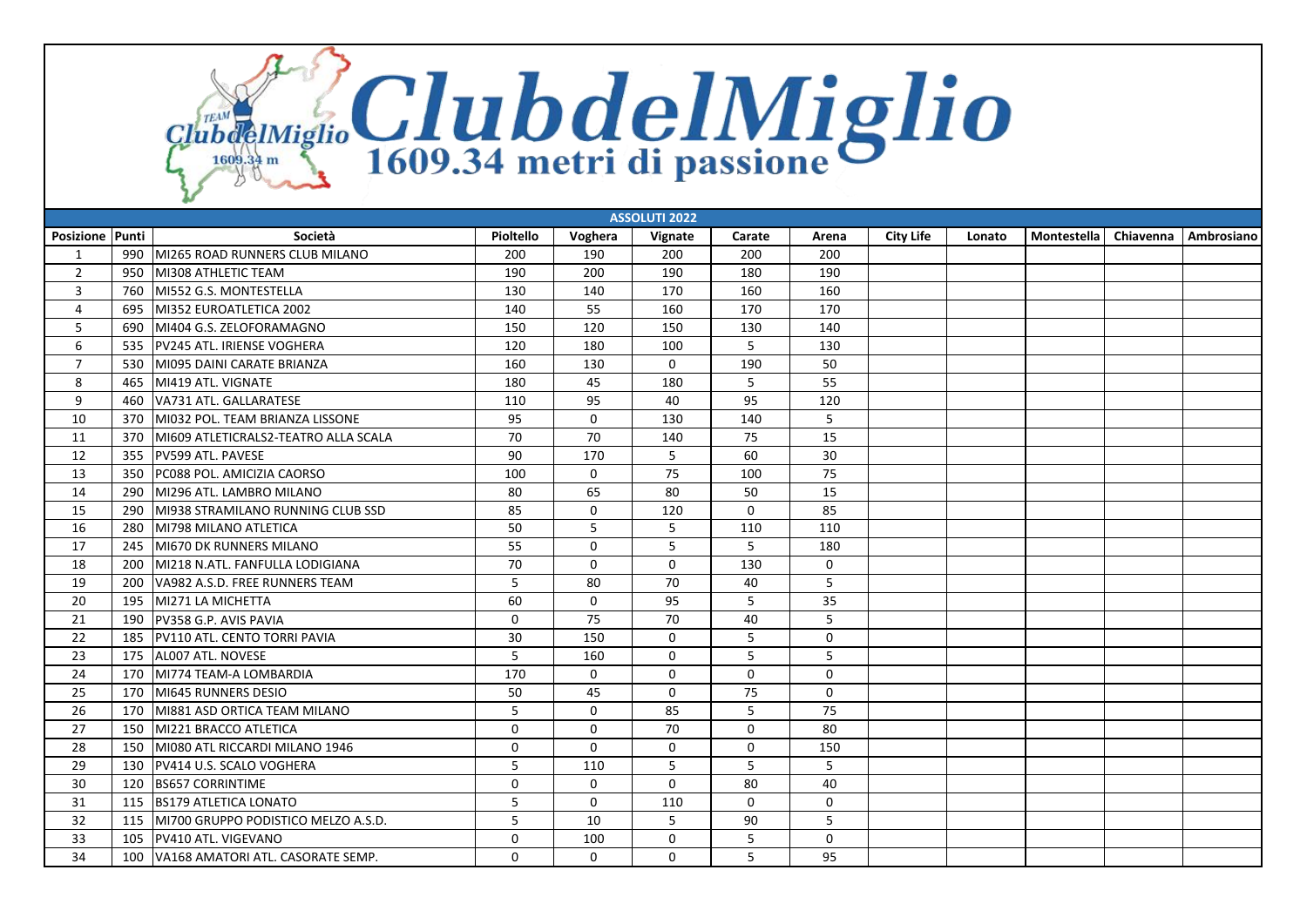| 35 |    | 100 CO208 ATL. LECCO                            | $\mathbf 0$ | $\Omega$       | 0            | 0           | 100            |  |  |  |
|----|----|-------------------------------------------------|-------------|----------------|--------------|-------------|----------------|--|--|--|
| 36 | 90 | PV947 GRUPPO PODISTI CIARLASCHI                 | $\mathbf 0$ | 90             | $\mathbf{0}$ | 0           | 0              |  |  |  |
| 37 | 90 | CR340 G.T.A. CREMA                              | $\mathbf 0$ | $\mathbf{0}$   | 90           | 0           | 0              |  |  |  |
| 38 | 90 | <b>BS521 FREE-ZONE</b>                          | 50          | $\mathbf 0$    | $\mathbf 0$  | 40          | $\mathsf{O}$   |  |  |  |
| 39 | 90 | MI579 U.S. MILANESE                             | $\mathbf 0$ | 85             | $\mathbf 0$  | 0           | 5              |  |  |  |
| 40 | 90 | RM053 AERONAUTICA MILITARE                      | 0           | $\mathbf{0}$   | $\mathbf 0$  | 0           | 90             |  |  |  |
| 41 | 85 | BO015 A.S.D. FRANCESCO FRANCIA                  | $\mathbf 0$ | $\mathbf 0$    | $\mathbf 0$  | 85          | $\mathsf{O}$   |  |  |  |
| 42 | 80 | AO004 ATLETICA SANDRO CALVESI                   | 35          | 45             | $\mathbf 0$  | $\mathbf 0$ | 0              |  |  |  |
| 43 | 80 | PV421 LA PODISTICA ROBBIESE                     | $\mathbf 0$ | 5              | 70           | 5           | $\mathbf 0$    |  |  |  |
| 44 | 80 | PC385 ASD PLACENTIA                             | 5           | 5              | 5            | 45          | 20             |  |  |  |
| 45 | 75 | TN500 ATLETICA VALLE DI CEMBRA                  | 75          | $\mathbf 0$    | $\mathbf 0$  | 0           | 0              |  |  |  |
| 46 | 75 | BG003 ATL. BERGAMO 1959 ORIOCENTER              | 35          | 0              | 40           | $\mathbf 0$ | 0              |  |  |  |
| 47 | 75 | CO993 WOMEN IN RUN LECCO ASD                    | 35          | 0              | $\mathbf 0$  | 40          | 0              |  |  |  |
| 48 | 70 | BG974 CUS BERGAMO ASD                           | $\mathbf 0$ | 0              | 70           | $\mathbf 0$ | 0              |  |  |  |
| 49 | 70 | TS546 ASD ATLETICA MASTER TRIESTE               | $\mathbf 0$ | 0              | 70           | $\mathbf 0$ | 0              |  |  |  |
| 50 | 70 | CO979 PRO-SPORT RUNNING ACADEMY                 | $\mathbf 0$ | 0              | $\mathbf 0$  | 65          | 5              |  |  |  |
| 51 | 65 | MI077 CUS PRO PATRIA MILANO                     | $\mathbf 0$ | 0              | $\mathbf 0$  | 0           | 65             |  |  |  |
| 52 | 60 | AL034 0131RUN OF MADE A.S.D.                    | 0           | 60             | $\mathbf 0$  | 0           | $\mathsf{O}$   |  |  |  |
| 53 | 60 | <b>GE055 MARATONETI GENOVESI</b>                | 0           | $\mathbf 0$    | 0            | 60          | 0              |  |  |  |
| 54 | 60 | AL028 ACQUIRUNNERS                              | 5           | 5              | 40           | 5           | 5              |  |  |  |
| 55 | 60 | VB058 SPORT PROJECT VCO                         | 0           | 0              | 0            | $\mathbf 0$ | 60             |  |  |  |
| 56 | 55 | AT001 S.S. VITTORIO ALFIERI ASTI                | 0           | 55             | 0            | $\mathbf 0$ | $\mathsf{O}$   |  |  |  |
| 57 | 55 | <b>BS652 MOTUS ATLETICA CASTEGNATO</b>          | 5           | 45             | 5            | $\mathbf 0$ | 0              |  |  |  |
| 58 | 55 | BS364 G.S. ATL. REZZATO                         | 5           | 45             | 0            | 5           | 0              |  |  |  |
| 59 | 55 | PV619 TEMPO IMPEGNATO-ATL. TIDIESSE             | 5           | 5              | 40           | 5           | 0              |  |  |  |
| 60 | 55 | <b>BG726 ROMANO RUNNING</b>                     | 5           | 45             | 0            | 0           | 5              |  |  |  |
| 61 | 55 | VA129 POL. OLONIA                               | 5           | 0              | 40           | 5           | $\overline{5}$ |  |  |  |
| 62 | 55 | SO267 G.S. VALGEROLA CIAPPARELLI                | 5           | 0              | 40           | 5           | 5              |  |  |  |
| 63 | 50 | SO346 G.P. TALAMONA                             | 5           | $\mathbf 0$    | $\mathbf 0$  | 40          | 5              |  |  |  |
| 64 | 50 | PD131 G.S. FIAMME ORO PADOVA                    | $\mathbf 0$ | $\mathbf 0$    | $\mathbf 0$  | 0           | 50             |  |  |  |
| 65 | 45 | PV720 A.S. AMP                                  | $\mathbf 0$ | 45             | $\mathbf 0$  | 0           | 0              |  |  |  |
| 66 | 45 | MI458 G.P. GORGONZOLA '88                       | 0           | $\mathbf 0$    | 5            | 40          | 0              |  |  |  |
| 67 | 45 | BG135 G. ALPINISTICO VERTOVESE                  | $\mathbf 0$ | 0              | $\mathbf 0$  | 40          | 5              |  |  |  |
| 68 | 45 | VA123 CUS INSUBRIA VARESE COMO                  | $\mathbf 0$ | 0              | $\mathbf 0$  | 40          | 5              |  |  |  |
| 69 | 40 | <b>BN208 ASD ENTERPRISE SPORT &amp; SERVICE</b> | $\mathbf 0$ | $\mathbf 0$    | 40           | $\mathbf 0$ | $\mathsf{O}$   |  |  |  |
| 70 | 40 | CO039 POL. LIB. CERNUSCHESE                     | $\mathbf 0$ | $\mathbf 0$    | $\mathbf 0$  | 40          | $\mathbf 0$    |  |  |  |
| 71 | 40 | CO527 ATLETICA 42195 'BLU FRIDA'                | 0           | 0              | $\mathbf 0$  | 40          | 0              |  |  |  |
| 72 | 40 | MI089 PRO SESTO ATL.                            | 30          | 0              | $\mathbf 0$  | 5           | 5              |  |  |  |
| 73 | 40 | VA119 ATL. O.S.A. SARONNO LIB.                  | 30          | 0              | 0            | 5           | 5              |  |  |  |
| 74 | 35 | SO219 G.P. VALCHIAVENNA                         | 30          | $\mathbf{0}$   | $\mathbf 0$  | $\mathbf 0$ | 5              |  |  |  |
| 75 | 30 | MI958 TOP TRAINING ASD                          | 30          | 0              | 0            | 0           | 0              |  |  |  |
| 76 | 30 | MI819 ALZAIA NAVIGLIO RUNNERS                   | 5           | 10             | 5            | 5           | 5              |  |  |  |
| 77 | 30 | MI895 ASD TAPASCIONE RUNNING TEAM               | 5           | 10             | 5            | 5           | 5              |  |  |  |
| 78 | 25 | MI074 ATL. U.S. NERVIANESE 1919                 | 5           | 10             | 5            | 0           | 5              |  |  |  |
| 79 | 25 | MI020 ONDAVERDE ATHLETIC TEAM                   | 5           | 5 <sup>5</sup> | 5            | 5           | 5              |  |  |  |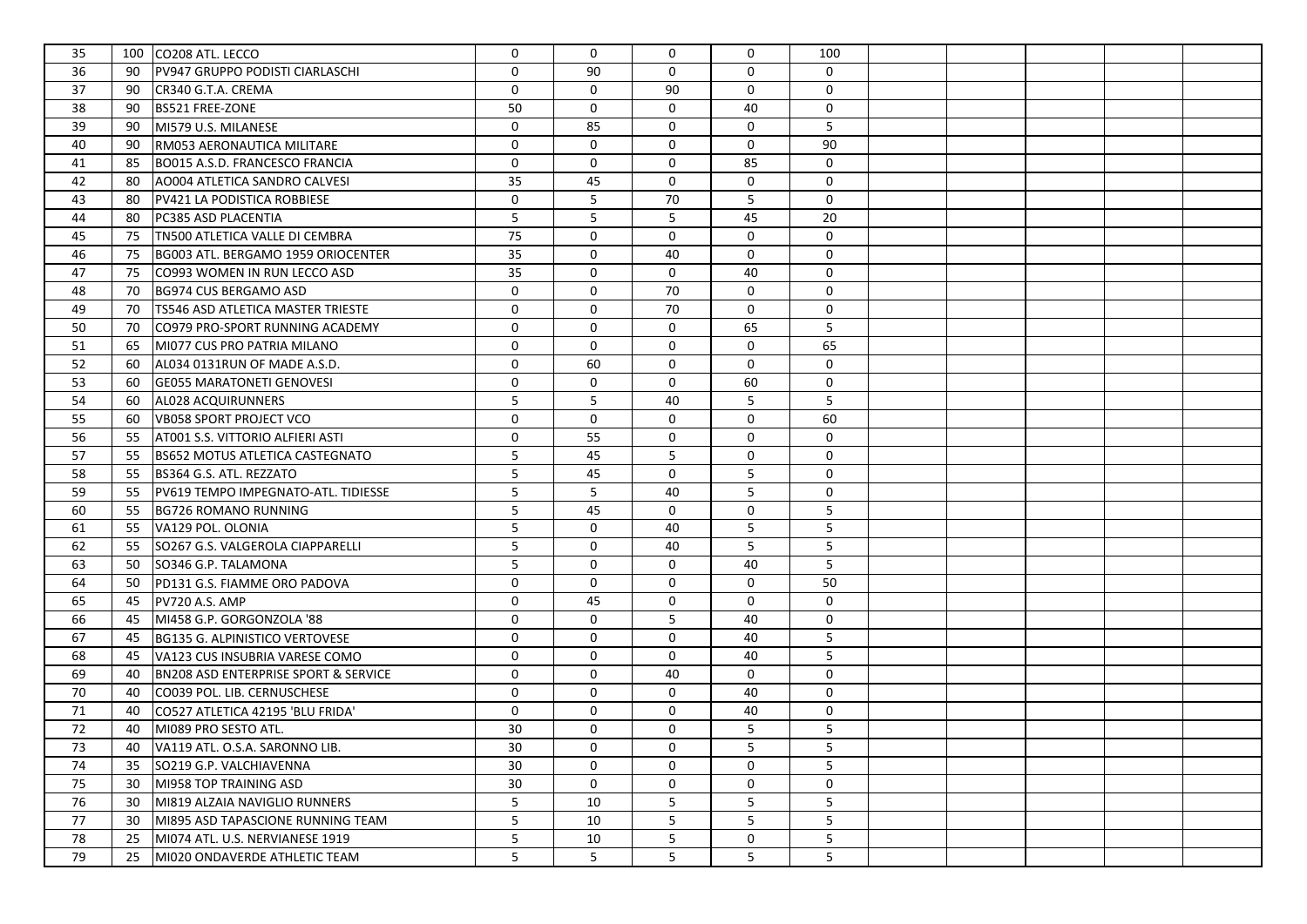| 80  | 25 | <b>BG928 PODISTI DUE CASTELLI ASD</b> | 5           | 5           | 5           | 5           | 5               |  |  |  |
|-----|----|---------------------------------------|-------------|-------------|-------------|-------------|-----------------|--|--|--|
| 81  | 25 | MI360 ATL. 99 VITTUONE                | 5           | 5           | 5           | 5           | 5               |  |  |  |
| 82  | 25 | AL031 BIO CORRENDO AVIS               | 5           | 5           | 5           | 5           | 5               |  |  |  |
| 83  | 25 | MI695 VERDE PISELLO GROUP MILANO      | 5           | 5           | 5           | 5           | 5               |  |  |  |
| 84  | 25 | MI934 POL. UNICREDIT                  | 5           | 5           | 5           | 5           | 5               |  |  |  |
| 85  | 25 | BG223 ATL. VALLE BREMBANA             | $\mathbf 0$ | $\mathbf 0$ | $\mathbf 0$ | $\mathbf 0$ | 25              |  |  |  |
| 86  | 20 | <b>BR158 OSTUNI RUNNER'S</b>          | 5           | 5           | 5           | 5           | $\mathsf{O}$    |  |  |  |
| 87  | 20 | MI541 G.P. CODOGNO 82                 | 5           | 5           | 5           | 5           | 0               |  |  |  |
| 88  | 20 | NO004 A.S.D. G.A.O. OLEGGIO           | 5           | 5           | 5           | $\mathbf 0$ | 5               |  |  |  |
| 89  | 20 | MI189 ATL. AMBROSIANA                 | 5           | 5           | 0           | 5           | 5               |  |  |  |
| 90  | 15 | BG134 ATL. LA TORRE                   | 5           | 0           | 5           | 5           | 0               |  |  |  |
| 91  | 15 | MI101 ATL. BRESSO                     | 0           | 0           | 5           | 5           | 5               |  |  |  |
| 92  | 10 | BS319 ATL. RODENGO SAIANO MICO        | 5           | 0           | $\mathbf 0$ | 5           | 0               |  |  |  |
| 93  | 10 | MI311 AZZURRA GARBAGNATE M.SE         | 0           | 5           | $\mathbf 0$ | 0           | 5               |  |  |  |
| 94  | 10 | MI759 LA FENICE                       | 0           | 0           | 0           | 5           | 5               |  |  |  |
| 95  | 5  | MI215 U.S. S.VITTORE O. 1906          | 5           | 0           | 0           | $\mathbf 0$ | 0               |  |  |  |
| 96  | 5  | BS304 ATL. DI LUMEZZANE               | 5           | 0           | 0           | 0           | $\mathsf{O}$    |  |  |  |
| 97  | 5  | PR068 C.U.S. PARMA                    | 5           | 0           | 0           | 0           | $\mathsf{O}$    |  |  |  |
| 98  | 5  | MI062 VIRTUS GROANE                   | 5           | $\mathbf 0$ | 0           | $\mathbf 0$ | $\mathsf{O}$    |  |  |  |
| 99  | 5  | VA796 ATHLON RUNNERS                  | 5           | $\mathbf 0$ | 0           | $\mathbf 0$ | 0               |  |  |  |
| 100 | 5  | MI588 ATL. GISA                       | 5           | $\mathbf 0$ | 0           | 0           | 0               |  |  |  |
| 101 | 5  | NO020 TEAM ATLETICO-MERCURIO NOVARA   | 5           | $\mathbf 0$ | 0           | 0           | 0               |  |  |  |
| 102 | 5  | AL017 JUNIORATLETICA ASD              | 0           | 5           | 0           | $\mathbf 0$ | 0               |  |  |  |
| 103 | 5  | AT003 A.S.D. BRANCALEONE ASTI         | 0           | 5           | 0           | 0           | 0               |  |  |  |
| 104 | 5  | AL001 ATL. ALESSANDRIA                | 0           | 5           | 0           | 0           | 0               |  |  |  |
| 105 | 5  | TO094 ASD GIANNONERUNNING CIRCUIT     | 0           | 5           | 0           | 0           | 0               |  |  |  |
| 106 | 5  | AL004 A.S.D. ATL. SERRAVALLESE        | 0           | 5           | 0           | 0           | $\mathsf{O}$    |  |  |  |
| 107 | 5  | CRO41 CREMONA SPORTIVA ATL. ARVEDI    | 0           | $\mathbf 0$ | 5           | 0           | 0               |  |  |  |
| 108 | 5  | CR811 K3 SSD ARL                      | 0           | $\mathbf 0$ | 5           | 0           | $\mathbf 0$     |  |  |  |
| 109 | 5  | CA265 ATLETICA ARBUS                  | $\mathbf 0$ | 0           | $\mathbf 0$ | 5           | $\mathsf{O}$    |  |  |  |
| 110 | 5  | <b>BO124 CASTENASO CELTIC DRUID</b>   | $\mathbf 0$ | 0           | $\mathbf 0$ | 5           | $\mathsf{O}$    |  |  |  |
| 111 | 5  | MI102 P.B.M. BOVISIO MASCIAGO         | $\mathbf 0$ | 0           | $\mathbf 0$ | 5           | $\mathsf{O}$    |  |  |  |
| 112 | 5  | MI710 ATLETICA MONZA                  | 0           | 0           | $\mathbf 0$ | 5           | 0               |  |  |  |
| 113 | 5  | TN119 S.A. VALCHIESE                  | 0           | $\mathbf 0$ | 0           | 5           | 0               |  |  |  |
| 114 | 5  | <b>GE042 TEAM CASA DELLA SALUTE</b>   | 0           | 0           | 0           | $\mathbf 0$ | 5               |  |  |  |
| 115 | 5  | VE471 ASD ATL. BIOTECNA               | 0           | 0           | 0           | $\mathbf 0$ | 5               |  |  |  |
| 116 | 5  | CO 824 U.S. DERVIESE                  | $\mathbf 0$ | 0           | 0           | $\mathbf 0$ | 5               |  |  |  |
| 117 | 5  | <b>SS019 CUS SASSARI</b>              | 0           | 0           | $\mathbf 0$ | $\mathbf 0$ | 5               |  |  |  |
| 118 | 5  | RN503 A.S.D. DINAMO SPORT             | 0           | 0           | 0           | 0           | 5               |  |  |  |
| 119 | 5  | RO313 DISCOBOLO ATL. ROVIGO           | 0           | $\mathbf 0$ | $\mathbf 0$ | 0           | 5               |  |  |  |
| 120 | 5  | LU100 A.S. ATL.VIRTUSLUCCA            | 0           | 0           | 0           | 0           | 5 <sub>1</sub>  |  |  |  |
| 121 | 5  | RM002 G.S. FIAMME GIALLE              | 0           | 0           | 0           | 0           | 5 <sub>1</sub>  |  |  |  |
| 122 | 5  | NA992 CAIVANO RUNNING                 | 0           | 0           | 0           | 0           | 5               |  |  |  |
| 123 | 5  | RM363 SSD NISSOLINO SPORT SRL         | 0           | 0           | 0           | 0           | $5\phantom{.0}$ |  |  |  |
| 124 | 5  | LU351 G.P. PARCO ALPI APUANE          | 0           | 0           | 0           | 0           | 5               |  |  |  |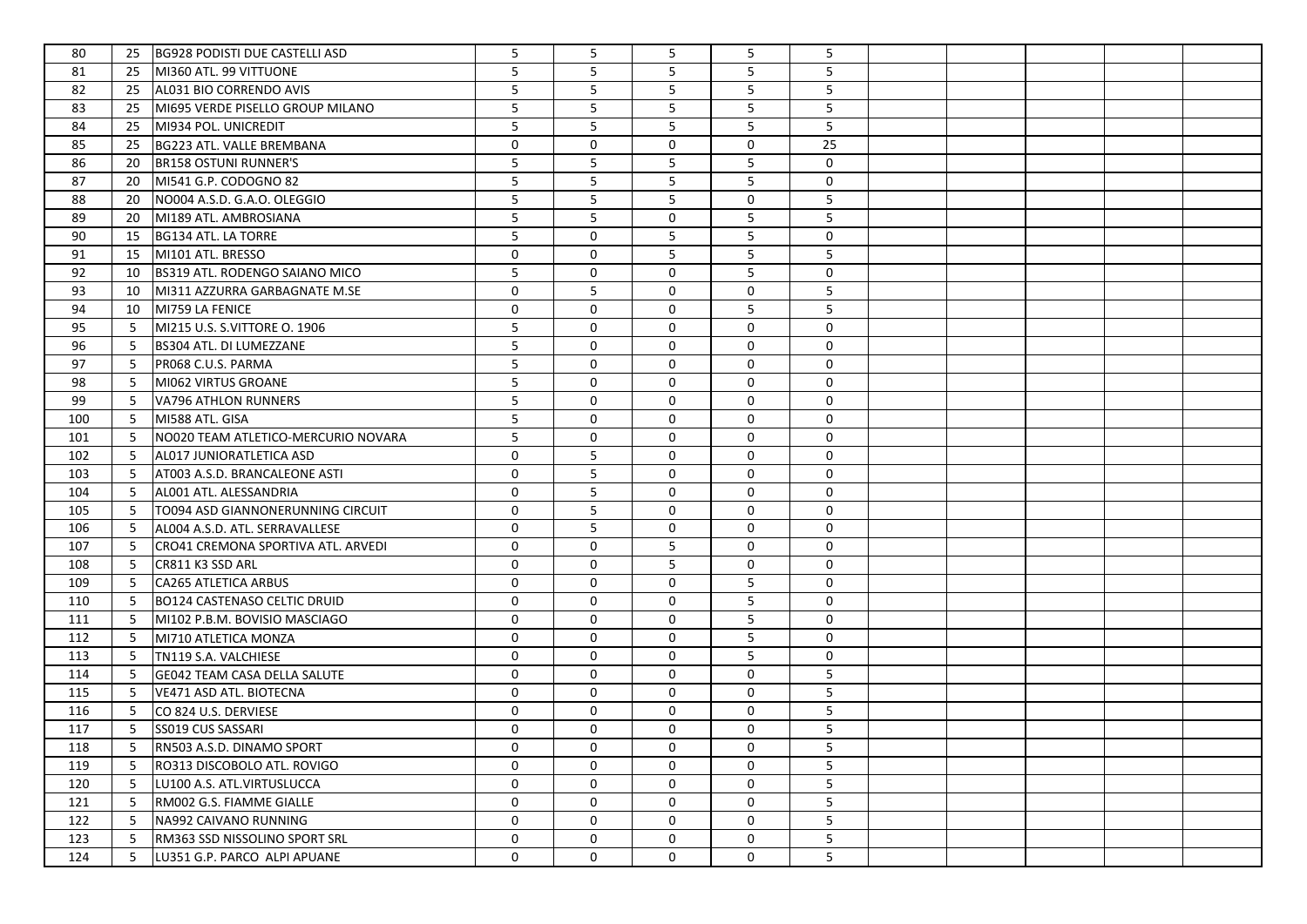| 125 | CO920 LIETO COLLE ASD         | $^{(1)}$ |   |   |  |  |  |
|-----|-------------------------------|----------|---|---|--|--|--|
| 126 | PV412 LA PODISTICA ROBBIESE   | 0        |   |   |  |  |  |
| 127 | VC004 ATLETICA VERCELLI       | 0        |   |   |  |  |  |
| 128 | CO023 ATL. ROVELLASCA         | $\Omega$ |   | э |  |  |  |
| 129 | VA051 G.S. MARATONETI         | $\Omega$ |   |   |  |  |  |
| 130 | VR761 ATL. INSIEME VERONA     | $\Omega$ |   |   |  |  |  |
| 131 | GE002 A.S.D. CUS GENOVA       | $\Omega$ |   |   |  |  |  |
| 132 | MI903 FORTI E LIBERI MONZA    | 0        |   |   |  |  |  |
| 133 | <b>ZZ CH VIGOR LIGORNETTO</b> | $\Omega$ |   |   |  |  |  |
| 134 | ZZ002CHAD                     | $\Omega$ | 0 |   |  |  |  |
| 135 | ZZ004 IRLANDA                 | 0        |   |   |  |  |  |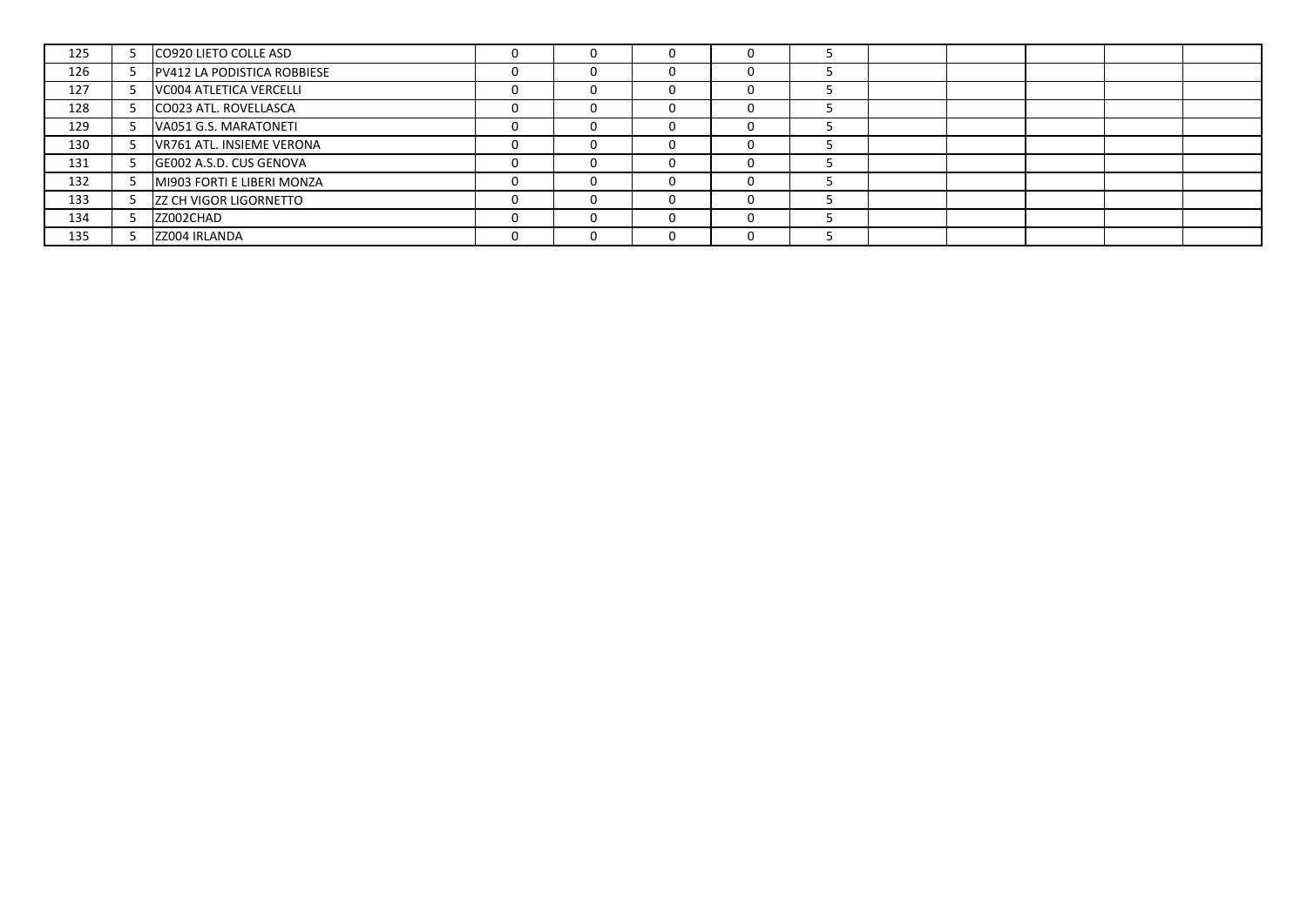ClubdeIMiglio ClubdelMiglio

|                 | <b>GIOVANILI 2022</b> |                                         |             |              |             |             |                     |                  |        |               |           |                   |  |
|-----------------|-----------------------|-----------------------------------------|-------------|--------------|-------------|-------------|---------------------|------------------|--------|---------------|-----------|-------------------|--|
| Posizione Punti |                       | Società                                 | Pioltello   | Voghera      | Vignate     | Carate      | Arena               | <b>City Life</b> | Lonato | Montestella l | Chiavenna | <b>Ambrosiano</b> |  |
| 1               | 650                   | MI609 ATLETICRALS2-TEATRO ALLA SCALA    | 170         | 180          | 55          | 95          | 150                 |                  |        |               |           |                   |  |
| $\overline{2}$  | 620                   | MI588 ATL, GISA                         | 160         | $\Omega$     | 130         | 140         | 190                 |                  |        |               |           |                   |  |
| 3               | 590                   | MI077 CUS PRO PATRIA MILANO             | 150         | $\mathbf 0$  | 130         | 150         | 160                 |                  |        |               |           |                   |  |
| $\overline{4}$  | 580                   | MI419 ATL, VIGNATE                      | 200         | $\mathbf{0}$ | 180         | $\Omega$    | 200                 |                  |        |               |           |                   |  |
| 5               | 510                   | MI404 G.S. ZELOFORAMAGNO                | 190         | 160          | 150         | 5           | 5                   |                  |        |               |           |                   |  |
| 6               | 390                   | MI068 ATHLETIC CLUB VILLASANTA          | 180         | $\mathbf 0$  | 160         | 50          | $\mathbf 0$         |                  |        |               |           |                   |  |
| $\overline{7}$  | 340                   | MI770 ATL. MENEGHINA                    | 0           | 0            | 200         | 140         | $\mathbf 0$         |                  |        |               |           |                   |  |
| 8               | 340                   | MI922 ATL. DESIO                        | $\Omega$    | $\mathbf 0$  | 170         | $\Omega$    | 170                 |                  |        |               |           |                   |  |
| 9               | 325                   | PV245 ATL. IRIENSE VOGHERA              | 0           | 200          | $\mathbf 0$ | 80          | 45                  |                  |        |               |           |                   |  |
| 10              | 320                   | SO219 G.P. VALCHIAVENNA                 | 130         | $\mathbf 0$  | 190         | $\Omega$    | $\Omega$            |                  |        |               |           |                   |  |
| 11              | 275                   | MI102 P.B.M. BOVISIO MASCIAGO           | 0           | $\mathbf 0$  | $\mathbf 0$ | 180         | 95                  |                  |        |               |           |                   |  |
| 12              | 230                   | MI032 POL.TEAM BRIANZA LISSONE          | 0           | $\mathbf 0$  | $\mathbf 0$ | 160         | 70                  |                  |        |               |           |                   |  |
| 13              | 225                   | MI218 N.ATL. FANFULLA LODIGIANA         | 0           | $\mathbf 0$  | 95          | $\mathbf 0$ | 130                 |                  |        |               |           |                   |  |
| 14              | 220                   | IMI 759 LA FENICE                       | $\Omega$    | $\mathbf 0$  | 70          | 85          | 65                  |                  |        |               |           |                   |  |
| 15              | 220                   | MI075 ATL. CINISELLO                    | $\Omega$    | $\mathbf 0$  | 40          | $\Omega$    | 180                 |                  |        |               |           |                   |  |
| 16              | 200                   | MI214 ATL. VIS NOVA GIUSSANO            | $\mathbf 0$ | $\mathbf 0$  | $\mathbf 0$ | 200         | 0                   |                  |        |               |           |                   |  |
| 17              | 195                   | MI095 DAINI CARATE                      | $\Omega$    | $\mathbf{0}$ | 5           | 190         | $\mathbf 0$         |                  |        |               |           |                   |  |
| 18              | 190                   | PV155 100 TORRI&VIGEVANO ATL. YOUNG     | 0           | 190          | $\mathbf 0$ | $\mathbf 0$ | 0                   |                  |        |               |           |                   |  |
| 19              | 180                   | MI062 VIRTUS GROANE                     | $\mathbf 0$ | $\Omega$     | 85          | 40          | 55                  |                  |        |               |           |                   |  |
| 20              | 170                   | PV110 ATL. CENTO TORRI PAVIA            | 0           | 170          | $\mathbf 0$ | $\mathbf 0$ | $\mathsf{O}\xspace$ |                  |        |               |           |                   |  |
| 21              | 170                   | MI352 EUROATLETICA 2002                 | $\mathbf 0$ | $\mathbf 0$  | $\mathbf 0$ | 170         | $\mathbf 0$         |                  |        |               |           |                   |  |
| 22              | 170                   | MI063 ATL. CESANO MADERNO               | 0           | $\mathbf 0$  | 75          | $\mathbf 0$ | 95                  |                  |        |               |           |                   |  |
| 23              | 160                   | PV108 CUS PAVIA                         | 0           | 160          | $\mathbf 0$ | $\mathbf 0$ | $\mathbf 0$         |                  |        |               |           |                   |  |
| 24              | 150                   | MI160 S.O.I. INVERUNO                   | 150         | $\mathbf 0$  | $\mathbf 0$ | $\mathbf 0$ | $\mathbf 0$         |                  |        |               |           |                   |  |
| 25              | 140                   | MI820 RICCARDI ACADEMY ASD              | 0           | $\mathbf 0$  | 140         | $\mathbf 0$ | $\mathbf 0$         |                  |        |               |           |                   |  |
| 26              | 140                   | BG248 ATL. ESTRADA                      | 95          | $\mathbf 0$  | $\mathbf 0$ | 15          | 30                  |                  |        |               |           |                   |  |
| 27              | 140                   | SO267 G.S. VALGEROLA CIAPPARELLI        | 0           | $\mathbf 0$  | 5           | 15          | 120                 |                  |        |               |           |                   |  |
| 28              | 130                   | VA394 ATL. ARCISATE                     | 130         | $\mathbf{0}$ | $\Omega$    | $\Omega$    | $\Omega$            |                  |        |               |           |                   |  |
| 29              | 125                   | <b>ZZ001 ASD AIRONE</b>                 | 95          | $\mathbf 0$  | $\Omega$    | $\mathbf 0$ | 30                  |                  |        |               |           |                   |  |
| 30              | 125                   | MI052 SGM FORZA E CORAGGIO              | $\Omega$    | $\mathbf{0}$ | 55          | 5           | 65                  |                  |        |               |           |                   |  |
| 31              | 120                   | MI374 U.S. A. CASATI ATL.               | 0           | $\mathbf 0$  | $\mathbf 0$ | 120         | 0                   |                  |        |               |           |                   |  |
| 32              | 110                   | <b>BO0002 ACQUADELA BOLOGNA</b>         | 110         | $\mathbf 0$  | $\mathbf 0$ | $\mathbf 0$ | $\mathsf{O}\xspace$ |                  |        |               |           |                   |  |
| 33              | 110                   | MI074 ATL. U.S. NERVIANESE 1919         | 110         | $\mathbf 0$  | $\mathbf 0$ | 0           | 0                   |                  |        |               |           |                   |  |
| 34              | 110                   | MI066 SCUOLA SPORTIVA ATLETICA PUNTO.IT | $\Omega$    | $\mathbf{0}$ | 110         | $\Omega$    | $\Omega$            |                  |        |               |           |                   |  |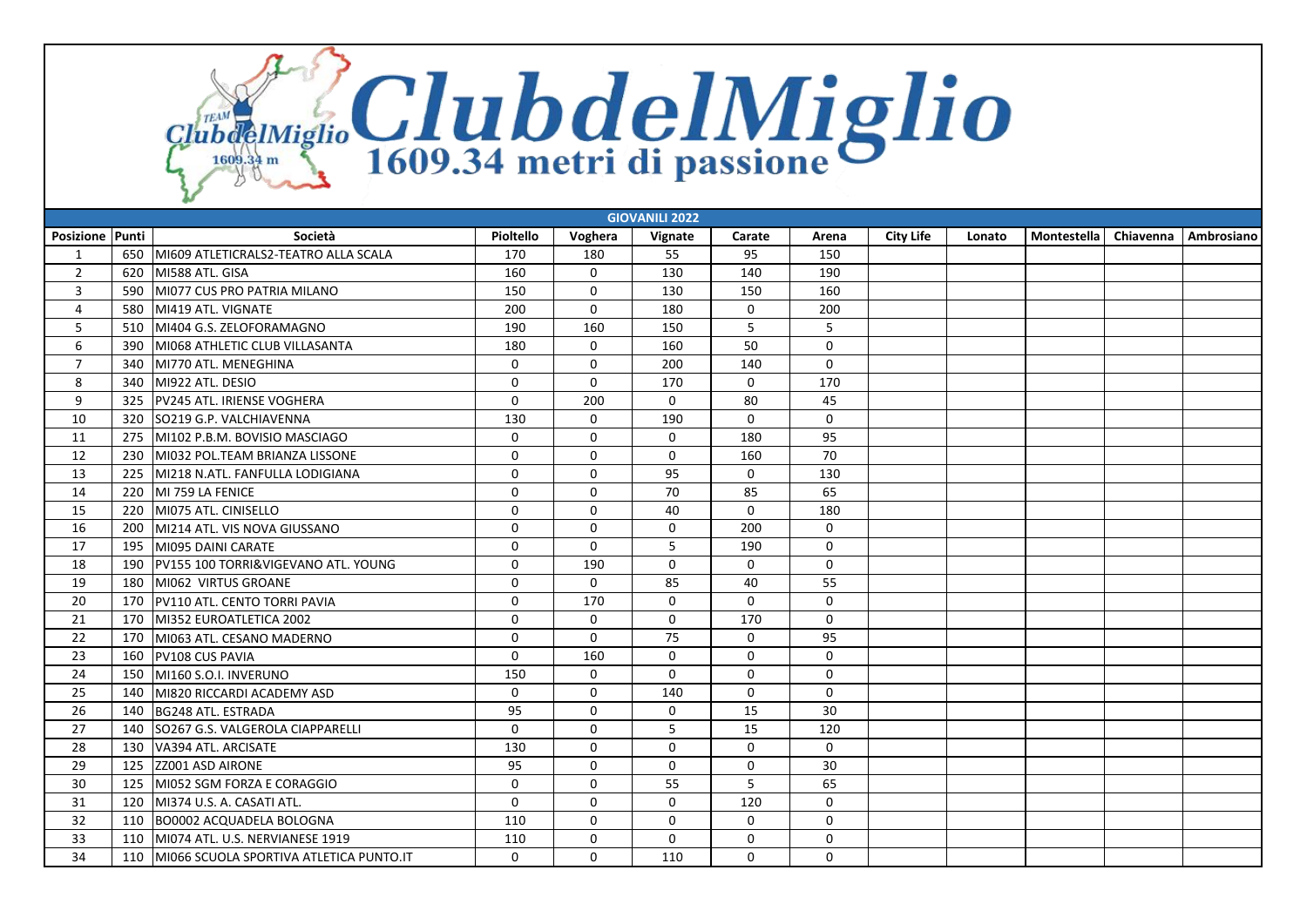| 35 | 110 | CR810 ASD NUOVA VIRTUS CREMA        | $\mathbf 0$ | $\Omega$     | $\Omega$     | 110         | $\mathbf 0$         |  |  |  |
|----|-----|-------------------------------------|-------------|--------------|--------------|-------------|---------------------|--|--|--|
| 36 | 100 | SO255 POL. ALBOSAGGIA               | $\Omega$    | $\mathbf{0}$ | $\mathbf{0}$ | 100         | $\mathbf 0$         |  |  |  |
| 37 | 95  | <b>BS278 ATL. CARPENEDOLO</b>       | 95          | $\mathbf 0$  | $\mathbf 0$  | $\mathbf 0$ | $\mathbf 0$         |  |  |  |
| 38 | 95  | MI591 NEW EVERGREEN                 | $\mathbf 0$ | $\Omega$     | 95           | $\mathbf 0$ | $\mathsf{O}$        |  |  |  |
| 39 | 95  | SO346 G.P. TALAMONA                 | $\mathbf 0$ | $\mathbf{0}$ | $\mathbf 0$  | 95          | $\mathsf{O}$        |  |  |  |
| 40 | 95  | MI242 ALA ABBIATEGRASSO             | $\mathbf 0$ | $\mathbf{0}$ | $\mathbf{0}$ | $\Omega$    | 95                  |  |  |  |
| 41 | 90  | MI798 MILANO ATLETICA               | $\mathbf 0$ | $\mathbf 0$  | $\mathbf 0$  | 50          | 40                  |  |  |  |
| 42 | 85  | MI919 POL.CIRCOLO GIOVANILE BRESSO  | $\mathbf 0$ | $\mathbf 0$  | 70           | 15          | $\mathbf 0$         |  |  |  |
| 43 | 80  | VA121 PRO PATRIA ARC                | $\Omega$    | $\mathbf{0}$ | $\mathbf{0}$ | $\mathbf 0$ | 80                  |  |  |  |
| 44 | 75  | MI211 POL. NOVATE                   | $\mathbf 0$ | $\mathbf 0$  | $\mathbf 0$  | 75          | $\mathbf 0$         |  |  |  |
| 45 | 75  | <b>BS319 ATL. RODENGO SAIANO</b>    | $\mathbf 0$ | $\mathbf 0$  | $\mathbf 0$  | $\mathbf 0$ | 75                  |  |  |  |
| 46 | 70  | UD018 LIBERTAS PRIUL. PALMANOVA     | $\mathbf 0$ | $\mathbf 0$  | 70           | $\mathbf 0$ | $\mathbf 0$         |  |  |  |
| 47 | 70  | MI903 FORTI E LIBERI MONZA 1878     | $\Omega$    | $\Omega$     | $\mathbf{0}$ | 70          | $\mathbf 0$         |  |  |  |
| 48 | 70  | MI098 POL. BESANESE                 | $\Omega$    | $\mathbf 0$  | $\Omega$     | 70          | $\mathbf 0$         |  |  |  |
| 49 | 60  | CO804 ATLETICA ALTO LARIO           | $\mathbf 0$ | $\mathbf 0$  | $\mathbf 0$  | 60          | 0                   |  |  |  |
| 50 | 55  | CO979 PRO-SPORT RUNNING ACADEMY     | $\mathbf 0$ | $\mathbf 0$  | $\mathbf 0$  | 55          | $\mathsf{O}$        |  |  |  |
| 51 | 55  | MI232 NUOVA ATLETICO ASTRO          | $\mathbf 0$ | $\mathbf 0$  | 20           | 5           | 30                  |  |  |  |
| 52 | 55  | CO017 ATL. TRIANGOLO LARIANO        | $\mathbf 0$ | $\mathbf{0}$ | $\mathbf 0$  | 5           | 50                  |  |  |  |
| 53 | 40  | CO014 ATL. MARIANO COMENSE          | $\mathbf 0$ | $\mathbf 0$  | 0            | 40          | 0                   |  |  |  |
| 54 | 40  | MI322 A.ATL. CASOREZZO              | $\mathbf 0$ | $\mathbf{0}$ | $\mathbf 0$  | $\mathbf 0$ | 40                  |  |  |  |
| 55 | 35  | MI065 ATL CONCOREZZO                | $\mathbf 0$ | $\mathbf 0$  | 35           | $\mathbf 0$ | $\mathbf 0$         |  |  |  |
| 56 | 30  | MI069 ATL. CERNUSCO                 | $\mathbf 0$ | $\mathbf{0}$ | 30           | $\Omega$    | $\mathbf 0$         |  |  |  |
| 57 | 30  | MI710 ATLETICA MONZA                | $\mathbf 0$ | $\mathbf 0$  | $\mathbf 0$  | 30          | $\mathbf 0$         |  |  |  |
| 58 | 30  | C0979 PRO-SPORT RUNNING             | $\mathbf 0$ | $\mathbf 0$  | $\mathbf 0$  | $\mathbf 0$ | 30                  |  |  |  |
| 59 | 25  | MI335 ATL. MUGGIO'                  | $\mathbf 0$ | $\mathbf{0}$ | 20           | 5           | $\mathbf 0$         |  |  |  |
| 60 | 25  | MI680 A.S.D. STEDENTESCA SAN DONATO | $\mathbf 0$ | $\mathbf 0$  | $\mathbf 0$  | 25          | $\mathbf 0$         |  |  |  |
| 61 | 20  | MI 162 ATL. AGRATE                  | $\mathbf 0$ | $\mathbf{0}$ | 20           | $\mathbf 0$ | $\mathbf 0$         |  |  |  |
| 62 | 20  | CO208 ATL. LECCO                    | $\mathbf 0$ | $\mathbf 0$  | $\mathbf 0$  | 20          | $\mathsf{O}$        |  |  |  |
| 63 | 10  | MI 094 POL. CARUGATE                | $\mathbf 0$ | $\mathbf{0}$ | 5            | 5           | 0                   |  |  |  |
| 64 | -5  | MI356 ATL. SOVICO                   | $\mathbf 0$ | $\mathbf 0$  | 5            | $\mathbf 0$ | 0                   |  |  |  |
| 65 | -5  | MI8O7 ATL MELZO                     | $\mathbf 0$ | $\mathbf 0$  | 5            | 0           | 0                   |  |  |  |
| 66 | -5  | MI913 NAVIGLIO RUNNING TEAL ASD     | $\mathbf 0$ | $\mathbf 0$  | 5            | $\mathbf 0$ | $\mathsf{O}\xspace$ |  |  |  |
| 67 | -5  | MI060 ATL. LEGNANO                  | $\mathbf 0$ | $\Omega$     | $\mathbf 0$  | 5           | $\mathbf 0$         |  |  |  |
| 68 | -5  | CO790 TEAM PASTURO ASD              | $\mathbf 0$ | $\mathbf 0$  | 0            | 5           | 0                   |  |  |  |
| 69 | -5  | SO111 G.P. SANTI NUOVA OLONIO       | $\mathbf 0$ | $\mathbf 0$  | 0            | 5           | 0                   |  |  |  |
| 70 | -5  | CO206 ATL. LOMAZZO                  | $\mathbf 0$ | $\mathbf 0$  | $\Omega$     | 5           | $\mathbf 0$         |  |  |  |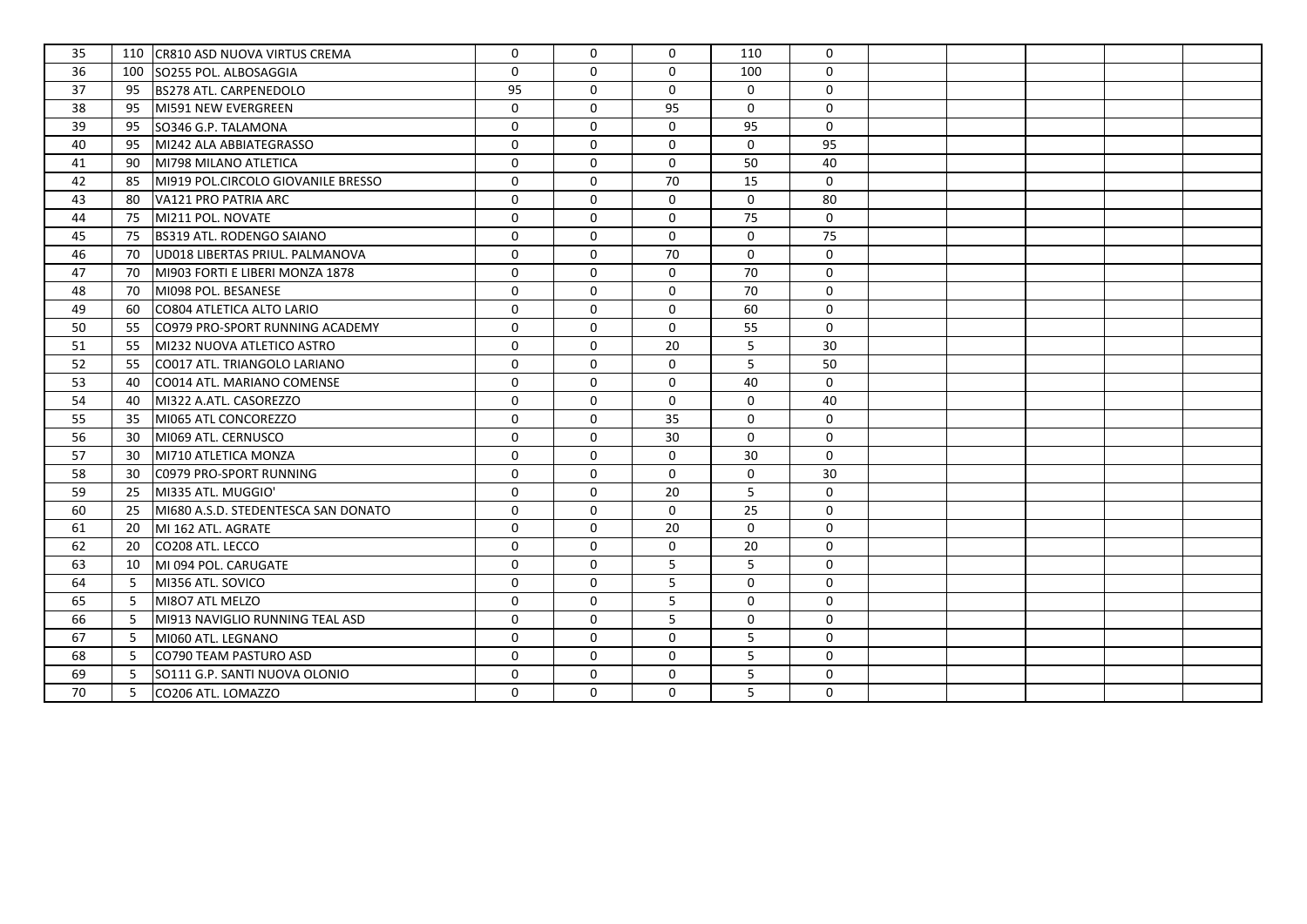ClubdeIMiglio ClubdelMiglio

| <b>SUPERCOPPA 2022</b> |     |                                      |             |             |             |             |                     |                  |        |             |           |            |
|------------------------|-----|--------------------------------------|-------------|-------------|-------------|-------------|---------------------|------------------|--------|-------------|-----------|------------|
| <b>Posizione Punti</b> |     | Società                              | Pioltello   | Voghera     | Vignate     | Carate      | Arena               | <b>City Life</b> | Lonato | Montestella | Chiavenna | Ambrosiano |
| 1                      | 830 | MI265 ROAD RUNNERS CLUB MILANO       | 170         | 150         | 170         | 160         | 180                 |                  |        |             |           |            |
| $\overline{2}$         | 820 | MI609 ATLETICRALS2-TEATRO ALLA SCALA | 180         | 170         | 150         | 120         | 200                 |                  |        |             |           |            |
| 3                      | 750 | MI308 ATHLETIC TEAM                  | 160         | 160         | 140         | 130         | 160                 |                  |        |             |           |            |
| $\overline{4}$         | 725 | MI404 G.S. ZELOFORAMAGNO             | 190         | 180         | 190         | 85          | 80                  |                  |        |             |           |            |
| 5                      | 610 | MI419 ATL. VIGNATE                   | 200         | 35          | 200         | 5           | 170                 |                  |        |             |           |            |
| 6                      | 555 | MI077 CUS PRO PATRIA MILANO          | 100         | $\mathbf 0$ | 85          | 180         | 190                 |                  |        |             |           |            |
| $\overline{7}$         | 535 | MI352 EUROATLETICA 2002              | 90          | 45          | 100         | 190         | 110                 |                  |        |             |           |            |
| 8                      | 510 | MI552 G.S. MONTESTELLA               | 85          | 100         | 120         | 110         | 95                  |                  |        |             |           |            |
| 9                      | 480 | PV245 ATL. IRIENSE VOGHERA           | 75          | 200         | 55          | 30          | 120                 |                  |        |             |           |            |
| 10                     | 460 | MI588 ATL. GISA                      | 130         | $\mathbf 0$ | 85          | 95          | 150                 |                  |        |             |           |            |
| 11                     | 425 | MI095 DAINI CARATE BRIANZA           | 120         | 95          | 5           | 200         | 5                   |                  |        |             |           |            |
| 12                     | 415 | MI032 POL. TEAM BRIANZA LISSONE      | 50          | $\mathbf 0$ | 180         | 180         | 5                   |                  |        |             |           |            |
| 13                     | 265 | MI770 ATL. MENEGHINA                 | $\Omega$    | $\Omega$    | 170         | 95          | $\mathbf 0$         |                  |        |             |           |            |
| 14                     | 265 | SO219 G.P. VALCHIAVENNA              | 120         | $\mathbf 0$ | 140         | 0           | 5                   |                  |        |             |           |            |
| 15                     | 255 | MI068 ATHLETIC CLUB VILLASANTA       | 150         | $\mathbf 0$ | 100         | 5           | 0                   |                  |        |             |           |            |
| 16                     | 250 | VA731 ATL. GALLARATESE               | 65          | 80          | 5           | 45          | 55                  |                  |        |             |           |            |
| 17                     | 220 | MI922 ATL. DESIO ASD                 | $\mathbf 0$ | $\mathbf 0$ | 120         | $\mathbf 0$ | 100                 |                  |        |             |           |            |
| 18                     | 210 | MI798 MILANO ATLETICA                | 5           | 5           | 5           | 110         | 85                  |                  |        |             |           |            |
| 19                     | 205 | MI218 N.ATL. FANFULLA LODIGIANA      | 10          | $\Omega$    | 50          | 75          | 70                  |                  |        |             |           |            |
| 20                     | 200 | PV110 ATL. CENTO TORRI PAVIA         | 5           | 190         | $\mathbf 0$ | 5           | 0                   |                  |        |             |           |            |
| 21                     | 175 | <b>PV599 ATL. PAVESE</b>             | 30          | 130         | 5           | 5           | 5                   |                  |        |             |           |            |
| 22                     | 175 | MI102 P-B-M- BOVISIO MASCIAGO        | $\Omega$    | $\mathbf 0$ | 0           | 140         | 35                  |                  |        |             |           |            |
| 23                     | 160 | MI214 ATL. VIS NOVA GIUSSANO         | $\mathbf 0$ | $\mathbf 0$ | 0           | 160         | $\mathsf{O}\xspace$ |                  |        |             |           |            |
| 24                     | 150 | PV155 100 TORRI&VIGEVANO ATL. YOUNG  | $\mathbf 0$ | 150         | $\mathbf 0$ | $\mathbf 0$ | $\mathbf 0$         |                  |        |             |           |            |
| 25                     | 145 | MI670 DK RUNNERS MILANO              | 5           | $\Omega$    | 5           | 5           | 130                 |                  |        |             |           |            |
| 26                     | 145 | MI075 ATL. CINISELLO                 | $\mathbf 0$ | $\mathbf 0$ | 5           | $\mathbf 0$ | 140                 |                  |        |             |           |            |
| 27                     | 140 | MI774 TEAM-A LOMBARDIA               | 140         | $\Omega$    | $\mathbf 0$ | $\Omega$    | $\mathbf 0$         |                  |        |             |           |            |
| 28                     | 140 | ALO07 ATL. NOVESE                    | 5           | 120         | 5           | 5           | 5                   |                  |        |             |           |            |
| 29                     | 130 | PC088 POL. AMICIZIA CAORSO           | 55          | $\Omega$    | 15          | 55          | 5                   |                  |        |             |           |            |
| 30                     | 125 | PV108 CUS PAVIA                      | $\mathbf 0$ | 120         | $\mathbf 0$ | $\mathbf 0$ | 5                   |                  |        |             |           |            |
| 31                     | 115 | MI938 STRAMILANO RUNNING CLUB SSD    | 25          | $\mathbf 0$ | 75          | $\mathbf 0$ | 15                  |                  |        |             |           |            |
| 32                     | 110 | PV414 U.S. SCALO VOGHERA             | 5           | 90          | 5           | 5           | 5 <sup>5</sup>      |                  |        |             |           |            |
| 33                     | 105 | l MI160 S.O.I. INVERUNO              | 100         | 0           | $\mathbf 0$ | 0           | 5                   |                  |        |             |           |            |
| 34                     | 105 | MI296 ATL. LAMBRO MILANO             | 20          | 55          | 20          | 5           | 5                   |                  |        |             |           |            |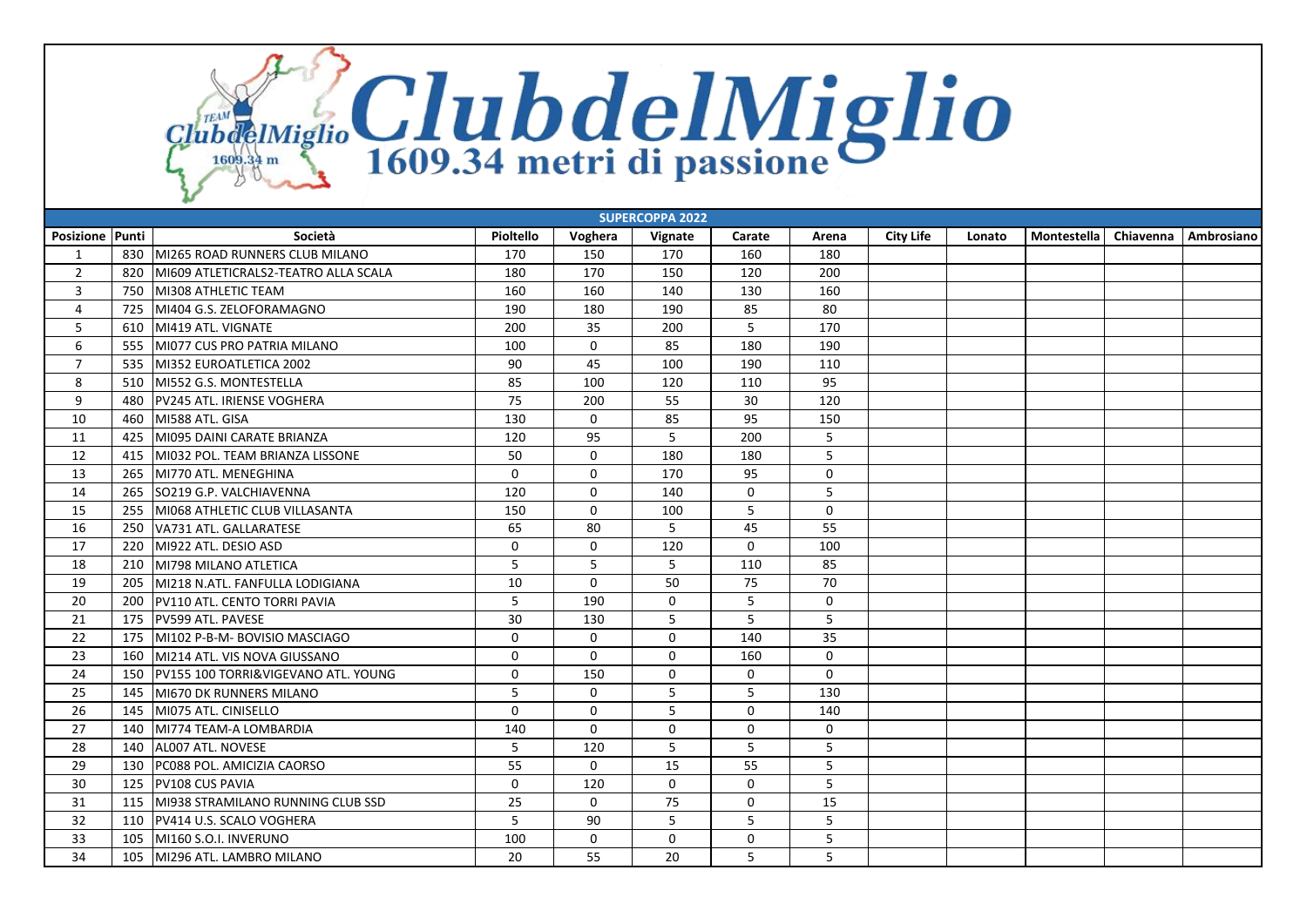| 35 | 95<br>SO346 G.P. TALAMONA                    | 5           | $\mathbf 0$ | $\mathbf 0$ | 85          | 5                   |  |  |  |
|----|----------------------------------------------|-------------|-------------|-------------|-------------|---------------------|--|--|--|
| 36 | PV 410 ATLETICA VIGEVANO<br>90               | $\mathbf 0$ | 85          | $\mathbf 0$ | 5           | $\mathbf 0$         |  |  |  |
| 37 | 90<br>MI820 RICCARDI ACADEMY ASD             | $\mathbf 0$ | $\mathbf 0$ | 90          | $\mathbf 0$ | 0                   |  |  |  |
| 38 | MI080 ATL. RICCARDI MILANO 1946<br>90        | $\mathbf 0$ | $\mathbf 0$ | $\mathbf 0$ | $\mathbf 0$ | 90                  |  |  |  |
| 39 | VA394 ATL. ARCISATE<br>85                    | 85          | $\mathbf 0$ | 0           | $\mathbf 0$ | 0                   |  |  |  |
| 40 | 85<br>MI074 ATL. U.S. NERVIANESE 1919        | 70          | 5           | 5           | $\mathbf 0$ | 5                   |  |  |  |
| 41 | VA982 A.S.D. FREE RUNNERS TEAM<br>85         | 5           | 65          | 5           | 5           | 5                   |  |  |  |
| 42 | PV947 GRUPPO PODISTI CIARLASCHI<br>75        | $\mathbf 0$ | 75          | $\mathbf 0$ | $\mathbf 0$ | 0                   |  |  |  |
| 43 | 75<br><b>BS179 ATLETICA LONATO</b>           | 5           | $\mathbf 0$ | 70          | $\mathbf 0$ | 0                   |  |  |  |
| 44 | MI 579 U.S. MILANESE<br>75                   | $\mathbf 0$ | 70          | $\mathbf 0$ | $\mathbf 0$ | 5                   |  |  |  |
| 45 | PV358 G.P. AVIS PAVIA<br>75                  | 0           | 60          | 5           | 5           | 5                   |  |  |  |
| 46 | CO979 PRO-SPORTRUNNING ACADEMY<br>75         | 0           | $\mathbf 0$ | 0           | 70          | 5                   |  |  |  |
| 47 | 75<br>SO267 G.S. VALGEROLA CIAPPARELLI       | 5           | $\mathbf 0$ | 5           | 5           | 60                  |  |  |  |
| 48 | MI076 GEAS ATLETICA<br>75                    | $\mathbf 0$ | $\mathbf 0$ | $\mathbf 0$ | $\mathbf 0$ | 75                  |  |  |  |
| 49 | MI066 SCUOLA SPORTIVA ATL. PUNTO IT<br>70    | $\mathbf 0$ | $\mathbf 0$ | 70          | $\mathbf 0$ | 0                   |  |  |  |
| 50 | 70<br>MI330 ASPES SSD                        | 0           | $\mathbf 0$ | 70          | $\mathbf 0$ | 0                   |  |  |  |
| 51 | C0979 PRO-SPORT RUNNING ACADEMY<br>70        | 0           | $\mathbf 0$ | 0           | 70          | 0                   |  |  |  |
| 52 | MI374 U.S. A. CASATI ATL-<br>70              | 0           | $\mathbf 0$ | 0           | 70          | 0                   |  |  |  |
| 53 | BO0002 ACQUADELA BOLOGNA<br>65               | 65          | $\mathbf 0$ | $\mathbf 0$ | $\mathbf 0$ | 0                   |  |  |  |
| 54 | 65<br>MI271 LA MICHETTA                      | 5           | $\mathbf 0$ | 50          | 5           | 5                   |  |  |  |
| 55 | CO920 LIETO COLLE<br>65                      | 0           | $\mathbf 0$ | $\mathbf 0$ | $\mathbf 0$ | 65                  |  |  |  |
| 56 | CR810 ASD NUOVA VIRTUS CREMA<br>60           | 0           | $\mathbf 0$ | $\mathbf 0$ | 60          | 0                   |  |  |  |
| 57 | <b>BG248 ATL. ESTRADA</b><br>60              | 50          | $\mathbf 0$ | 0           | 5           | 5                   |  |  |  |
| 58 | MI700 GRUPPO PODISTICO MELZO A.S.D.<br>60    | 5           | 5           | 5           | 40          | 5                   |  |  |  |
| 59 | 55<br>MI645 RUNNERS DESIO                    | 5           | 35          | $\mathbf 0$ | 15          | 0                   |  |  |  |
| 60 | SO255 POL. ALBOSAGGIA<br>55                  | $\mathbf 0$ | $\mathbf 0$ | $\mathbf 0$ | 55          | 0                   |  |  |  |
| 61 | 55<br>ZZ001 ASD AIRONE                       | 50          | $\mathbf 0$ | $\mathbf 0$ | 0           | 5                   |  |  |  |
| 62 | 55<br>MI063 ATL. CESANO MADERNO              | 0           | $\mathbf 0$ | 15          | $\mathbf 0$ | 40                  |  |  |  |
| 63 | 55<br>CO208 ATL. LECCO-COLOMBO COSTRUZIONI   | $\mathbf 0$ | $\mathbf 0$ | $\mathbf 0$ | 5           | 50                  |  |  |  |
| 64 | 50<br><b>BS278 ATL. CARPENEDOLO</b>          | 50          | $\mathbf 0$ | $\mathbf 0$ | $\mathbf 0$ | 0                   |  |  |  |
| 65 | MI591 NEW EVERGREEN<br>50                    | 0           | $\mathbf 0$ | 50          | $\mathbf 0$ | 0                   |  |  |  |
| 66 | MI759 LA FENICE<br>50                        | $\mathbf 0$ | $\mathbf 0$ | 5           | 40          | 5                   |  |  |  |
| 67 | AL034 0131RUNOF MADE A.S.D.<br>45            | $\mathbf 0$ | 45          | $\mathbf 0$ | $\mathbf 0$ | 0                   |  |  |  |
| 68 | BS364 G.S. ATL. REZZATO<br>45                | 5           | 35          | $\mathbf 0$ | 5           | $\mathsf{O}\xspace$ |  |  |  |
| 69 | 45<br><b>BS652 MOTUS ATLETICA CASTEGNATO</b> | 5           | 35          | 5           | $\mathbf 0$ | 0                   |  |  |  |
| 70 | <b>BG726 ROMANO RUNNING</b><br>45            | 5           | 35          | $\mathbf 0$ | $\mathbf 0$ | 5                   |  |  |  |
| 71 | MI062 VIRTUS GROANE<br>45                    | 5           | $\mathbf 0$ | 30          | 5           | 5                   |  |  |  |
| 72 | 45<br>MI881 ASD ORTICA TEAM MILANO           | 5           | 0           | 30          | 5           | 5                   |  |  |  |
| 73 | 45<br>CO824 U.S. DERVIESE                    | 0           | 0           | 0           | 0           | 45                  |  |  |  |
| 74 | 40<br>AO004 ATLETICA SANDRO CALVESI          | 5           | 35          | $\mathbf 0$ | $\mathbf 0$ | $\mathbf 0$         |  |  |  |
| 75 | 35<br>PV720 A.S. AMP                         | 0           | 35          | $\mathbf 0$ | 0           | 0                   |  |  |  |
| 76 | 35<br>CR340 G.T.A. CREMA                     | 0           | 0           | 35          | 0           | 0                   |  |  |  |
| 77 | 30<br>BO015 A.S.D. FRANCESCO FRANCIA         | 0           | 0           | 0           | 30          | 0                   |  |  |  |
| 78 | VA168 AMATORI ATL. CASORATE S.<br>30         | 0           | 0           | 0           | 5           | 25                  |  |  |  |
| 79 | 25<br>BG928 PODISTI DUE CASTELLI ASD         | 5           | 5           | 5           | 5           | 5                   |  |  |  |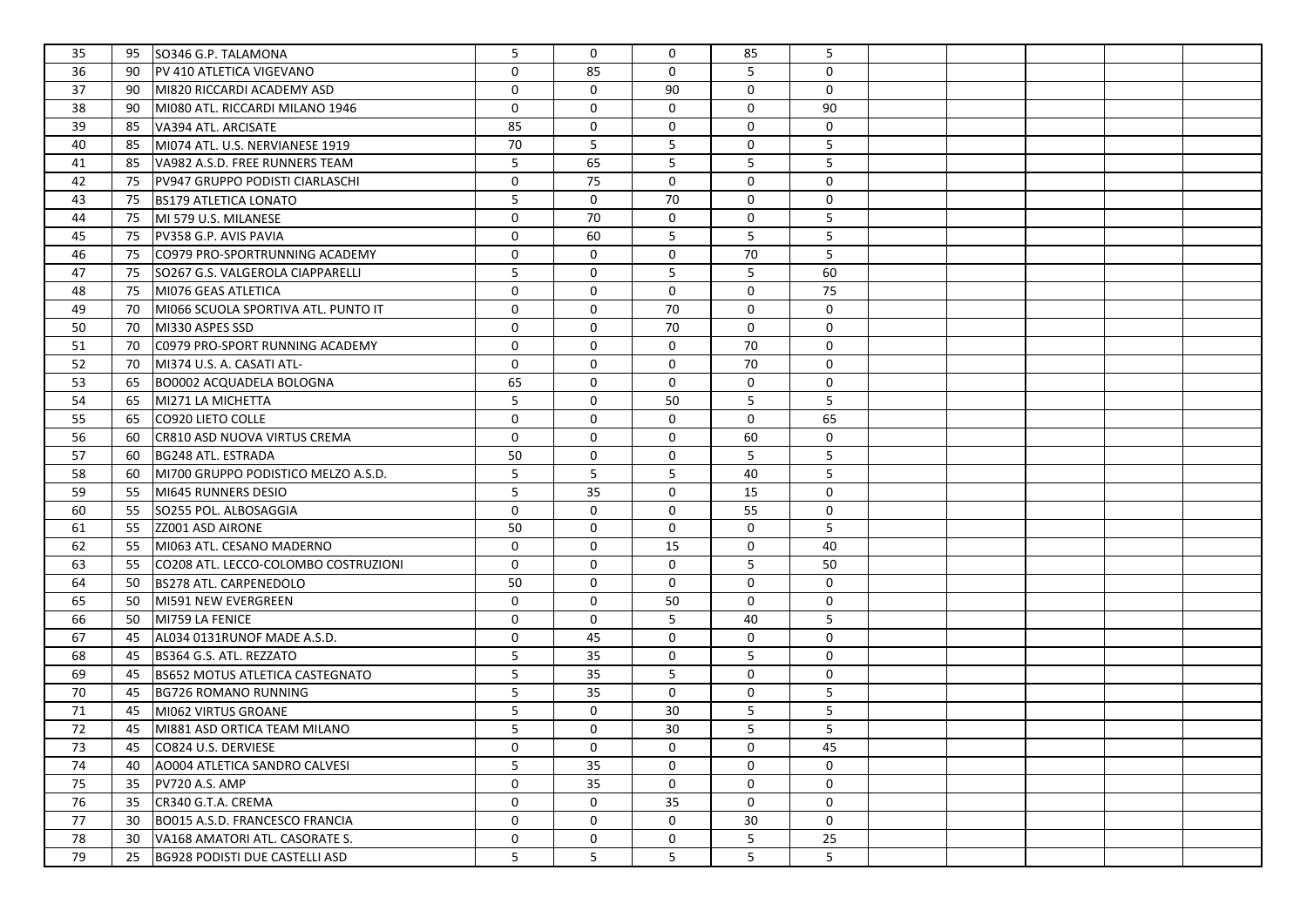| 80  | 25 | MI020 ONDAVERDE ATHLETIC TEAM       | 5           | 5           | 5           | 5           | 5              |  |  |  |
|-----|----|-------------------------------------|-------------|-------------|-------------|-------------|----------------|--|--|--|
| 81  | 25 | MI360 ATL. 99 VITTUONE              | 5           | 5           | 5           | 5           | 5              |  |  |  |
| 82  | 25 | MI695 VERDE PISELLO GROUP MILANO    | 5           | 5           | 5           | 5           | 5              |  |  |  |
| 83  | 25 | MI819 ALZAIA NAVIGLIO RUNNERS       | 5           | 5           | 5           | 5           | $5\phantom{.}$ |  |  |  |
| 84  | 25 | MI895 ASD TAPASCIONE RUNNING TEAM   | 5           | 5           | 5           | 5           | 5              |  |  |  |
| 85  | 25 | MI934 POL. UNICREDIT                | 5           | 5           | 5           | 5           | 5              |  |  |  |
| 86  | 25 | PC385 ASD PLACENTIA                 | 5           | 5           | 5           | 5           | 5              |  |  |  |
| 87  | 25 | <b>BS657 CORRINTIME</b>             | 0           | 0           | $\mathbf 0$ | 20          | 5              |  |  |  |
| 88  | 20 | AL028 ACQUIRUNNERS                  | 5           | 5           | 5           | 5           | 0              |  |  |  |
| 89  | 20 | AL031 BIO CORRENDO AVIS             | 5           | 5           | 5           | 5           | 0              |  |  |  |
| 90  | 20 | <b>BR158 OSTUNI RUNNER'S</b>        | 5           | 5           | 5           | 5           | 0              |  |  |  |
| 91  | 20 | MI541 G.P. CODOGNO 82               | 5           | 5           | 5           | 5           | 0              |  |  |  |
| 92  | 20 | PV619 TEMPO IMPEGNATO-ATL. TIDIESSE | 5           | 5           | 5           | 5           | 0              |  |  |  |
| 93  | 20 | MI189 ATL. AMBROSIANA               | 5           | 5           | 0           | 5           | 5              |  |  |  |
| 94  | 20 | NO004 A.S.D. G.A.O. OLEGGIO         | 5           | 5           | 5           | $\mathbf 0$ | 5              |  |  |  |
| 95  | 20 | VA129 POL. OLONIA                   | 5           | 0           | 5           | 5           | 5              |  |  |  |
| 96  | 20 | PV412 LA PODISTICA ROBBIESE         | 0           | 5           | 5           | 5           | 5              |  |  |  |
| 97  | 15 | TN500 ATLETICA VALLE DI CEMBRA      | 15          | 0           | 0           | $\mathbf 0$ | $\mathsf{O}$   |  |  |  |
| 98  | 15 | BG134 ATL. LA TORRE                 | 5           | $\mathbf 0$ | 5           | 5           | $\mathsf{O}$   |  |  |  |
| 99  | 15 | MI211 POL. NOVATE                   | 0           | $\mathbf 0$ | 0           | 15          | 0              |  |  |  |
| 100 | 15 | MI089 PRO SESTO ATL.                | 5           | $\mathbf 0$ | 0           | 5           | 5              |  |  |  |
| 101 | 15 | VA119 ATL. O.S.A. SARONNO LIB.      | 5           | 0           | 0           | 5           | 5              |  |  |  |
| 102 | 15 | MI052 SGM FORZA E CORAGGIO          | 0           | 0           | 5           | 5           | $\overline{5}$ |  |  |  |
| 103 | 15 | MI212 NUOVA ATL. ASTRO              | 0           | 0           | 5           | 5           | 5              |  |  |  |
| 104 | 15 | MI221 BRACCO ATLETICA               | 0           | $\mathbf 0$ | 5           | 0           | 10             |  |  |  |
| 105 | 10 | <b>BS521 FREE-ZONE</b>              | 5           | $\mathbf 0$ | 0           | 5           | 0              |  |  |  |
| 106 | 10 | BG003 ATL. BERGAMO 1959 ORIOCENTER  | 5           | $\mathbf 0$ | 5           | 0           | $\mathsf{O}$   |  |  |  |
| 107 | 10 | CO993 WOMEN IN RUN LECCO ASD        | 5           | 0           | 0           | 5           | 0              |  |  |  |
| 108 | 10 | BS319 ATL. RODENGO SAIANO MICO      | 5           | $\mathbf 0$ | 0           | 5           | 0              |  |  |  |
| 109 | 10 | MI719 POL. CIRCOLO GIOVANILE BRESSO | $\mathbf 0$ | 0           | 5           | 5           | 0              |  |  |  |
| 110 | 10 | MI335 ATL. MUGGIO'                  | $\mathbf 0$ | 0           | 5           | 5           | 0              |  |  |  |
| 111 | 10 | MI094 POL. CARUGATE                 | $\mathbf 0$ | 0           | 5           | 5           | $\mathsf{O}$   |  |  |  |
| 112 | 10 | MI458 G.P. GORGONZOLA 88            | 0           | 0           | 5           | 5           | 0              |  |  |  |
| 113 | 10 | MI311 AZZURRA GARBAGNATE M.SE       | 0           | 5           | 0           | 0           | 5              |  |  |  |
| 114 | 10 | MI 101 ATL. BRESSO                  | 0           | 0           | 5           | 5           | 0              |  |  |  |
| 115 | 10 | CO017 ATL. TRIANGOLO LARIANO        | 0           | 0           | 0           | 5           | 5              |  |  |  |
| 116 | 10 | BG135 G. ALPINISTICO VERTOVESE      | $\mathbf 0$ | 0           | 0           | 5           | 5              |  |  |  |
| 117 | 10 | VA123 CUS INSUBRIA VARESE COMO      | 0           | 0           | $\mathbf 0$ | 5           | 5              |  |  |  |
| 118 | 10 | MI903 FORTI E LIBERI MONZA          | 0           | 0           | 0           | 5           | 5              |  |  |  |
| 119 | 5  | MI958 TOP TRAINING ASD              | 5           | 0           | $\mathbf 0$ | 0           | $\mathbf 0$    |  |  |  |
| 120 | 5  | BS304 ATL. DI LUMEZZANE             | 5           | 0           | 0           | 0           | 0              |  |  |  |
| 121 | 5  | MI215 U.S. S.VITTORE O. 1906        | 5           | 0           | 0           | 0           | 0              |  |  |  |
| 122 | 5  | NO020 TEAM ATLETICO-MERCURIO NOVARA | 5           | 0           | 0           | 0           | 0              |  |  |  |
| 123 | 5  | PR068 C.U.S. PARMA                  | 5           | 0           | 0           | 0           | 0              |  |  |  |
| 124 | 5  | VA796 ATHLON RUNNERS                | 5           | 0           | 0           | 0           | 0              |  |  |  |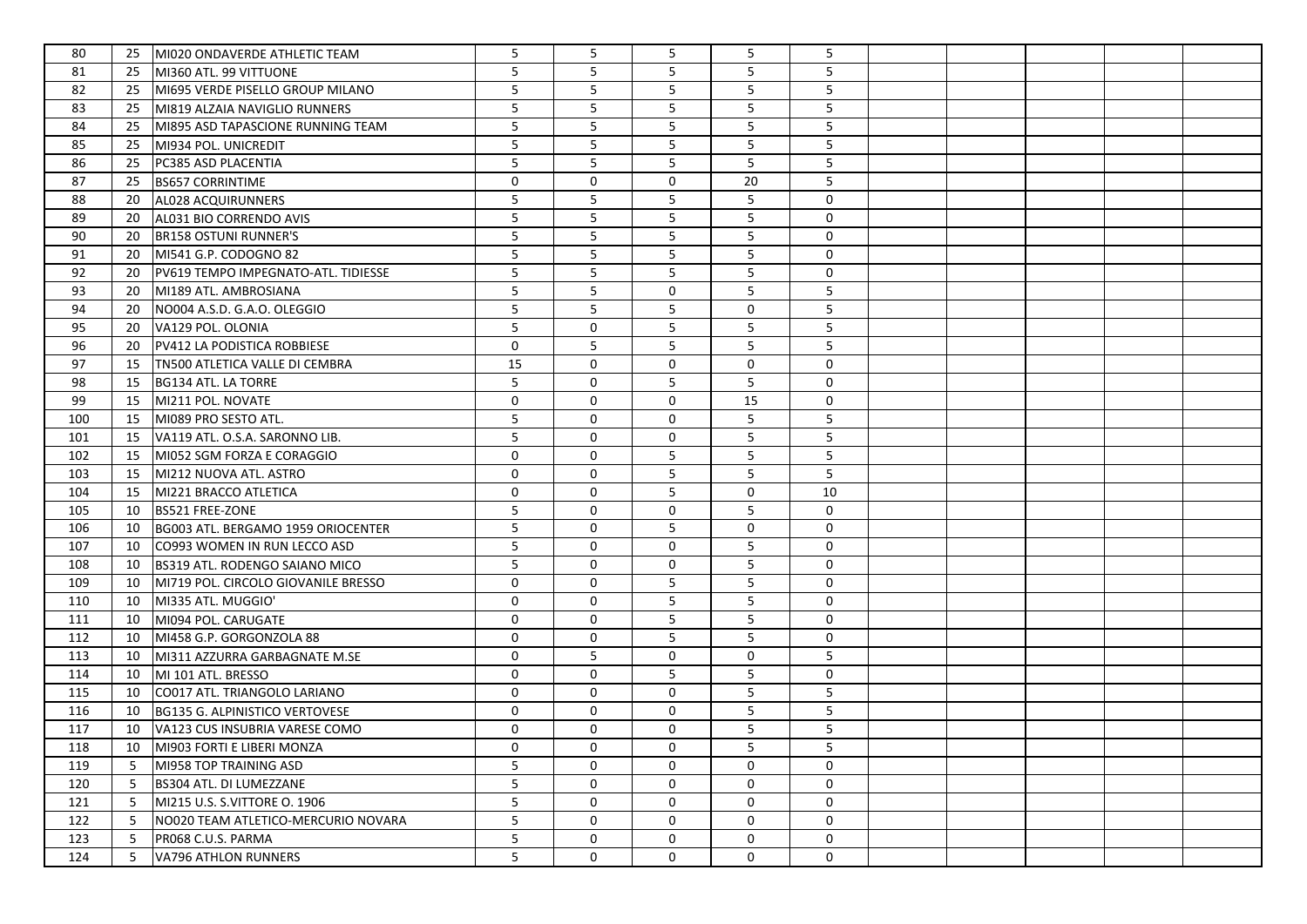| 125 | 5 | AL017 JUNIORATLETICA ASD                        | $\mathbf 0$  | 5           | 0           | $\Omega$    | 0               |  |  |  |
|-----|---|-------------------------------------------------|--------------|-------------|-------------|-------------|-----------------|--|--|--|
| 126 | 5 | AT003 A.S.D. BRANCALEONE                        | $\mathbf 0$  | 5           | 0           | $\mathbf 0$ | 0               |  |  |  |
| 127 | 5 | AL001 ATL. ALESSANDRIA                          | 0            | 5           | 0           | 0           | 0               |  |  |  |
| 128 | 5 | TO094 ASD GIANNONERUNNING CIRCUIT               | 0            | 5           | 0           | 0           | $\mathsf{O}$    |  |  |  |
| 129 | 5 | AL004 A.S.D. ATL. SERRAVALLESE                  | $\mathbf 0$  | 5           | 0           | 0           | $\mathsf{O}$    |  |  |  |
| 130 | 5 | BG974 CUS BERGAMO ASD                           | $\mathbf 0$  | $\mathbf 0$ | 5           | $\mathbf 0$ | $\mathsf{O}$    |  |  |  |
| 131 | 5 | <b>TS546 ASD ATL. MASTER TRIESTE</b>            | $\mathbf 0$  | $\mathbf 0$ | 5           | $\mathbf 0$ | $\mathsf{O}$    |  |  |  |
| 132 | 5 | <b>UD018 LIBERTAS FRIUL PALMANOVA</b>           | $\mathbf 0$  | 0           | 5           | $\mathbf 0$ | 0               |  |  |  |
| 133 | 5 | MI093 SEZ. ATL. ORATORIO CORNAREDO              | 0            | 0           | 5           | $\mathbf 0$ | 0               |  |  |  |
| 134 | 5 | <b>BN208 ASD ENTERPRISE SPORT &amp; SERVICE</b> | 0            | 0           | 5           | $\mathbf 0$ | 0               |  |  |  |
| 135 | 5 | MI065 ATL. CONCOREZZO                           | $\mathbf 0$  | 0           | 5           | $\mathbf 0$ | 0               |  |  |  |
| 136 | 5 | MI069 ATL. CERNUSCO                             | $\mathbf 0$  | 0           | 5           | 0           | 0               |  |  |  |
| 137 | 5 | MI162 ATL. AGRATE                               | 0            | 0           | 5           | 0           | 0               |  |  |  |
| 138 | 5 | CR041 CREMONA SPORTIVA ARVEDI                   | 0            | 0           | 5           | 0           | $\mathsf{O}$    |  |  |  |
| 139 | 5 | CR511 K3 SSD ARL                                | 0            | 0           | 5           | 0           | 0               |  |  |  |
| 140 | 5 | MI356 ATL. SOVICO                               | 0            | 0           | 5           | 0           | 0               |  |  |  |
| 141 | 5 | MI807 ATL. MELZO                                | 0            | 0           | 5           | 0           | $\mathsf{O}$    |  |  |  |
| 142 | 5 | TN119 S.A. VALCHIESE                            | 0            | 0           | 0           | 5           | $\mathsf{O}$    |  |  |  |
| 143 | 5 | SO111 G.P. SANTI NUOVA OLONIO                   | 0            | $\mathbf 0$ | 0           | 5           | 0               |  |  |  |
| 144 | 5 | BO124 ATL. CASTENASO CELTIC DRUID               | 0            | $\mathbf 0$ | 0           | 5           | 0               |  |  |  |
| 145 | 5 | CA265 ATL. ARBUS                                | 0            | $\mathbf 0$ | 0           | 5           | 0               |  |  |  |
| 146 | 5 | CO206 ATL. LOMAZZO                              | 0            | 0           | 0           | 5           | 0               |  |  |  |
| 147 | 5 | CO790 TEAM PASTURO ASD                          | 0            | 0           | 0           | 5           | 0               |  |  |  |
| 148 | 5 | PV410 ATL. VIGEVANO                             | 0            | 0           | 0           | 5           | 0               |  |  |  |
| 149 | 5 | MI680 A.S.D. STUDENTESCA SAN DONATO             | 0            | 0           | 0           | 5           | 0               |  |  |  |
| 150 | 5 | MI710 ATLETICA MONZA                            | 0            | $\mathbf 0$ | 0           | 5           | 0               |  |  |  |
| 151 | 5 | CO527 ATLETICA42195 'BLU FRIDA'                 | 0            | $\mathbf 0$ | 0           | 5           | $\mathsf{O}$    |  |  |  |
| 152 | 5 | MI098 POL. BESANESE                             | 0            | 0           | 0           | 5           | 0               |  |  |  |
| 153 | 5 | CO804 ATLETICA ALTO LARIO                       | 0            | $\mathbf 0$ | 0           | 5           | 0               |  |  |  |
| 154 | 5 | <b>GE055 MARATONETI GENOVESI</b>                | $\mathbf 0$  | 0           | 0           | 5           | 0               |  |  |  |
| 155 | 5 | C0014 ATL. MARIANO COMENSE                      | $\mathbf 0$  | 0           | $\mathbf 0$ | 5           | 0               |  |  |  |
| 156 | 5 | CO039 POL. LIB. CERNUSCHESE                     | $\mathbf 0$  | $\mathbf 0$ | $\mathbf 0$ | 5           | $\mathsf{O}$    |  |  |  |
| 157 | 5 | MI060 ATL. LEGNANO                              | 0            | 0           | $\mathbf 0$ | 5           | 0               |  |  |  |
| 158 | 5 | CO023 ATL. ROVELLASCA                           | 0            | $\mathbf 0$ | 0           | 0           | 5               |  |  |  |
| 159 | 5 | GE002 A.S.D. C.U.S. GENOVA                      | 0            | 0           | 0           | $\mathbf 0$ | 5               |  |  |  |
| 160 | 5 | GE042 TEAM CASA DELLA SALUTE 42195              | 0            | 0           | 0           | $\mathbf 0$ | 5               |  |  |  |
| 161 | 5 | LU100 A.S. ATLETICA VIRTUS LUCCA                | $\mathbf 0$  | 0           | 0           | $\mathbf 0$ | 5               |  |  |  |
| 162 | 5 | LU351 G.P. PARCO ALPI APUANE                    | 0            | 0           | $\mathbf 0$ | $\mathbf 0$ | 5               |  |  |  |
| 163 | 5 | MI071 B&RC CASTIGLIONE D'ADDA                   | 0            | 0           | 0           | 0           | 5               |  |  |  |
| 164 | 5 | MI101 ATL. BRESSO                               | $\mathbf{0}$ | 0           | $\mathbf 0$ | 0           | 5               |  |  |  |
| 165 | 5 | MI579 U.S. MILANESE                             | 0            | 0           | 0           | 0           | 5               |  |  |  |
| 166 | 5 | NA992 CAIVANO RUNNERS                           | 0            | 0           | 0           | 0           | 5 <sub>1</sub>  |  |  |  |
| 167 | 5 | RM002 G.S. FIAMME AZZURRE                       | 0            | 0           | 0           | 0           | 5               |  |  |  |
| 168 | 5 | RM363 SSD NISSOLINO SPORT SRL                   | 0            | 0           | 0           | 0           | $5\phantom{.0}$ |  |  |  |
| 169 | 5 | RN503 A.S.D. DINAMO SPORT                       | 0            | 0           | 0           | 0           | 5               |  |  |  |